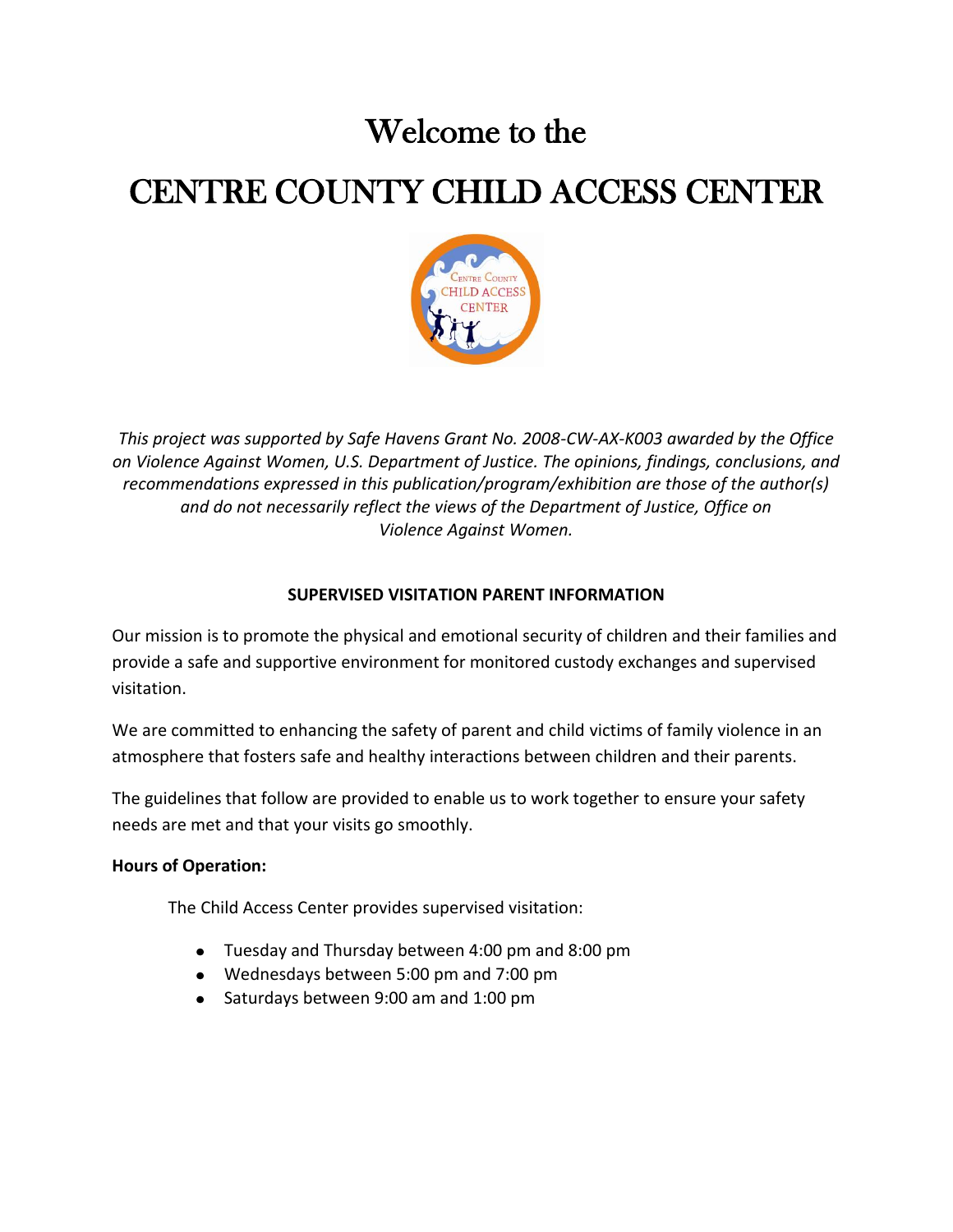#### **Holidays:**

The Child Access Center may be open on select holidays based on available resources. A listing of select holidays will be provided to families as available. Families will be notified in advance when the Child Access Center can provide for any additional holiday visits.

#### **Frequency and Length of Visits:**

Visits will be scheduled according to the court order not to exceed two hours per week. If visits are not ordered by the court, the Child Access Center staff will make determinations on visit lengths based on parent input, the age of the child and other relevant factors. Visit times will be set by the Child Access Center after taking into account the schedules and needs of both parents and the Child Access Center.

#### **Persons Included in the Visit:**

Visitations are limited to the "primary parties". Guests may be considered, but must be granted prior approval. Request for additional guests must be submitted in writing at least 48 hours in advance. The request for visitation guests must include the name of the requested guest, his/her relationship to the child/children and the reason for the request. The Child Access Center will make the final decision on the approval/denial of all guests. Any person excluded from visitation in the court order will NOT be permitted to participate in the visit. No more than two guests will be approved for a given visit ("primary party plus two (2) guests). In the event that guests are denied due to limited space, the Child Access Center will look into rescheduling the visit if both parties agree and alternate times are available.

Guests are required to present a valid photo identification card to be copied and kept on file at the Child Access Center. Guests are also expected to follow the guidelines and directives of the visitation monitor. Please note: The parent is responsible for his/her guest's behavior. Failure by any visitation participant (parent or guest) to comply with the policies of the Child Access Center and/or the guidelines and directives of the visitation monitor will result in the termination of the visit.

## **Program Fee:**

There will be a one-time intake fee for all monitored exchanges and supervised visitation services. This fee is non-refundable. Should services be terminated, this fee will be re-assessed should services be reinstated.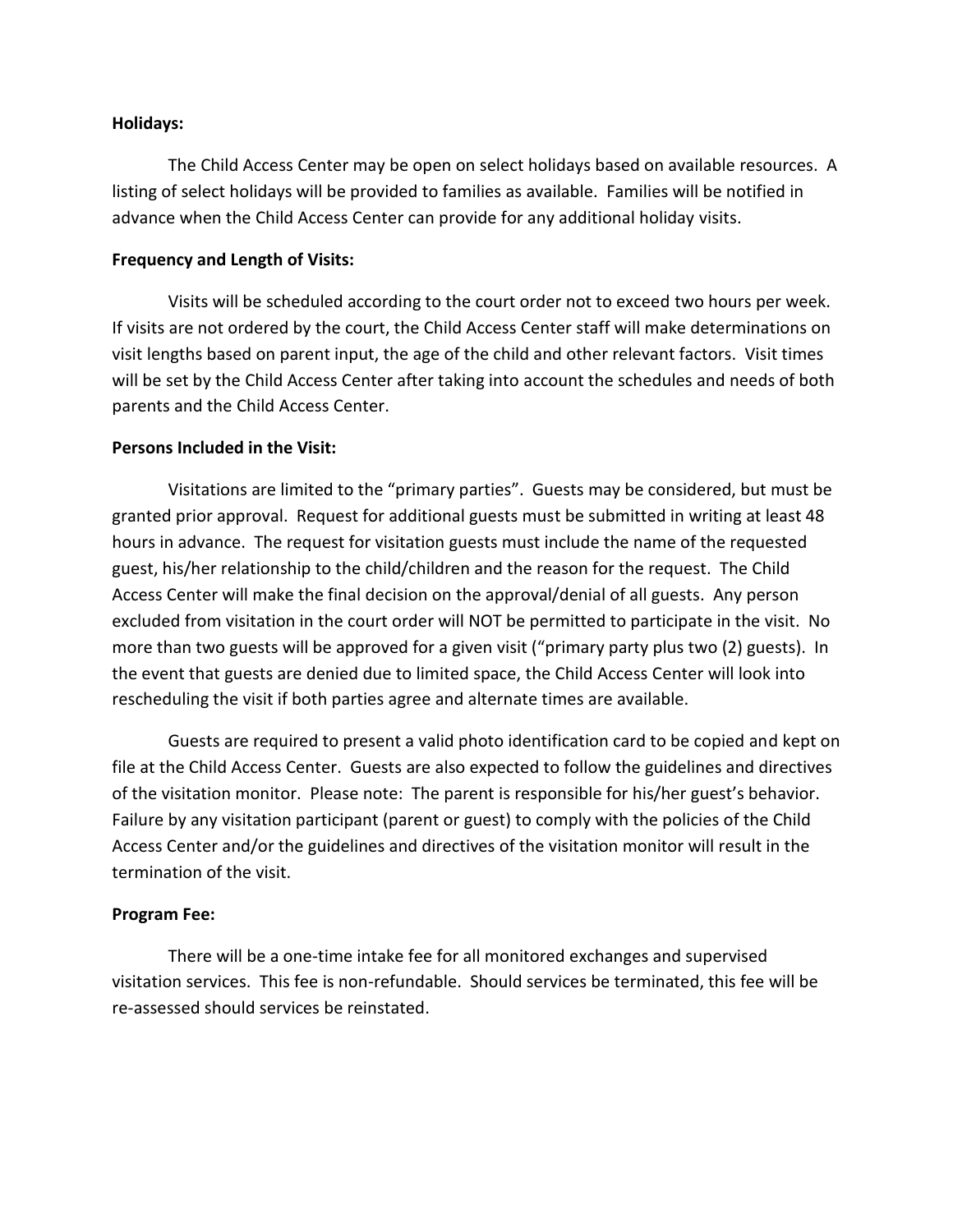#### **Safety:**

Safety is our first priority. All of our policies, procedures and protocol have been designed to address the unique safety concerns of adult and child survivors of family violence or the potential for violence.

The Child Access Center provides a secure, comfortable, and child-friendly place where children can continue a positive relationship with both of their parents.

All staff and volunteers have received appropriate clearances and completed required training.

The program is designed so that parents have no on-site contact. You will be assigned to use one of the two entrances to the Child Access Center. To ensure no contact you must park in the designated area and use the door that is assigned to you for all visits.

Only parents or other parties listed on the court order are permitted to pick up or drop off children. In the event of an emergency or ongoing scheduling issue parents should contact the Child Access Center to discuss options. If a person other than the parent or other party listed on the court order should arrive to pick up or drop off children without prior consent, services will be cancelled. If someone other than the parent is picking up or dropping off the children the other parent will be informed.

Arrival times are staggered. We will work with both parents to identify possible visit times. We will do our best to accommodate your schedule and set a time that best meets the needs of each parent and the Child Access Center. Once a time has been agreed upon, your visits will continue to occur at that specified time.

NO WEAPONS are allowed on the premises.

All Child Access Center staff are mandated child abuse reporters. We are required by law to report any suspected child abuse or mistreatment to the proper authorities.

If there is any question regarding the safety of children and/or adults or security risks that need additional assistance, future visits may be refused.

#### **Supervision:**

A trained visit monitor is present throughout the entire visit. There is NO unsupervised time permitted at the Child Access Center. Additional monitors and/or interpreters may also be present as needed.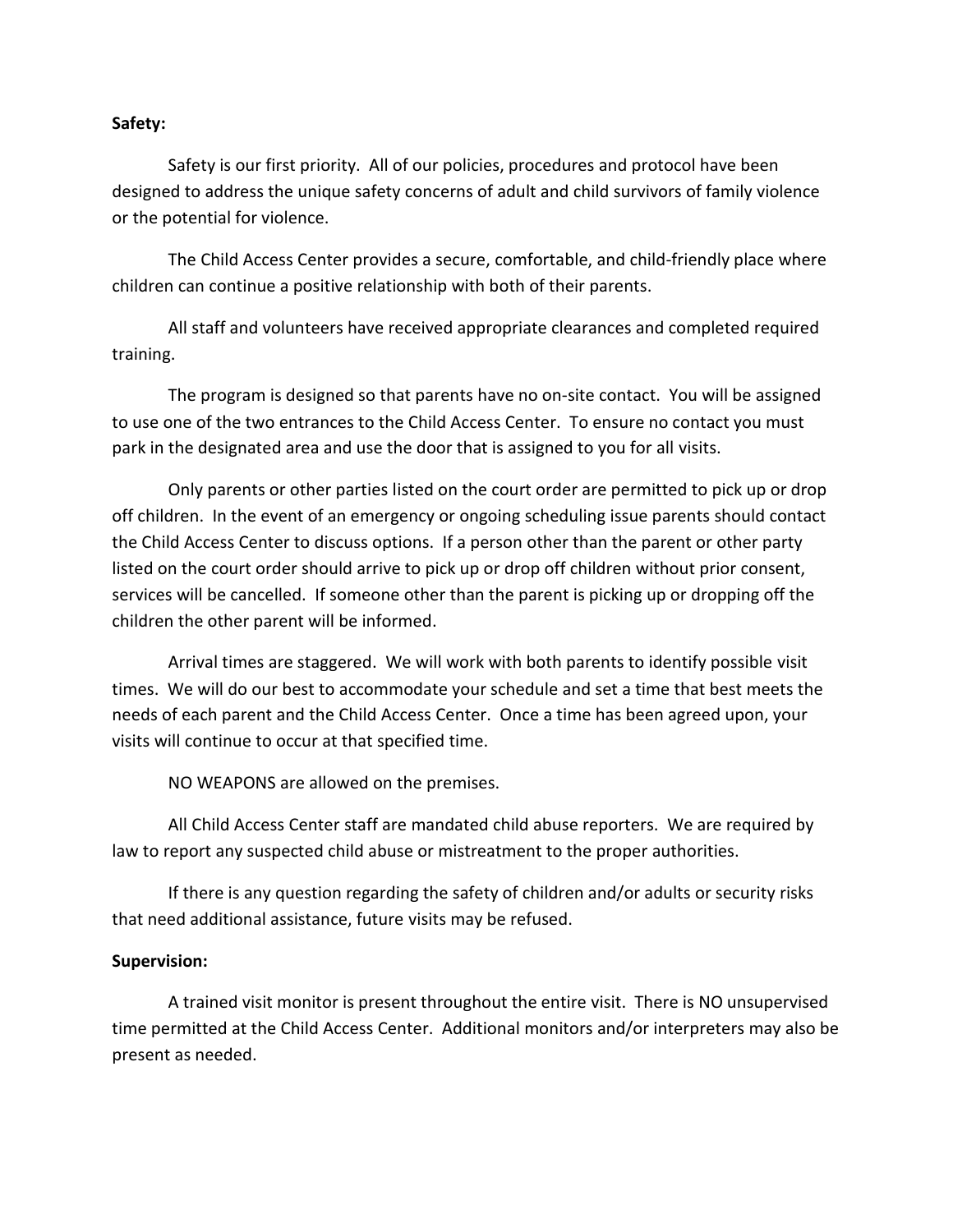When necessary, a staff member will accompany small children to the bathroom. Parents are expected to both provide and change diapers (as needed) during visitation times.

#### **Internal Video System:**

For security purposes, all visits will be camera-monitored on our internal video system.

## **Cell Phones and/or Cameras:**

No cameras or cell phones are permitted in the visitation room. If you would like a photo taken during the visit, the staff will take the picture with your camera or cell phone and return it to you after the visit has ended.

# **Videotaping and/or Recording Devices:**

NO videotaping or recording devices of any kind are allowed in the visitation room at any time.

## **Food:**

Food is permitted during visits. We do ask that you inform us ahead of time if you plan to prepare any food during your visit. A microwave (no oven) and refrigerator are available for food preparation.

## **Gifts:**

Gift exchanges will be permitted at the discretion of the Program Director after a family has established a regular visitation pattern. Gifts must be easily transportable. Gifts must be brought to the Child Access Center unwrapped for staff approval. Gifts that have not been approved will be returned to the visiting parent.

# **Purpose of Visits:**

We are committed to promoting the emotional and physical safety of children and their parents by providing a safe and supportive environment that fosters safe and healthy interactions between children and their parents. We do not provide reports to the courts or make assessments regarding parenting skills, etc.

## **Children's Refusal:**

The Child Access Center staff will not force a child to visit. If a child is resistant, the staff will make every effort to understand why, negotiate for an adjusted visit, and attempt to comfort the child. However, if the child still refuses and/or is visibly upset, the visit will be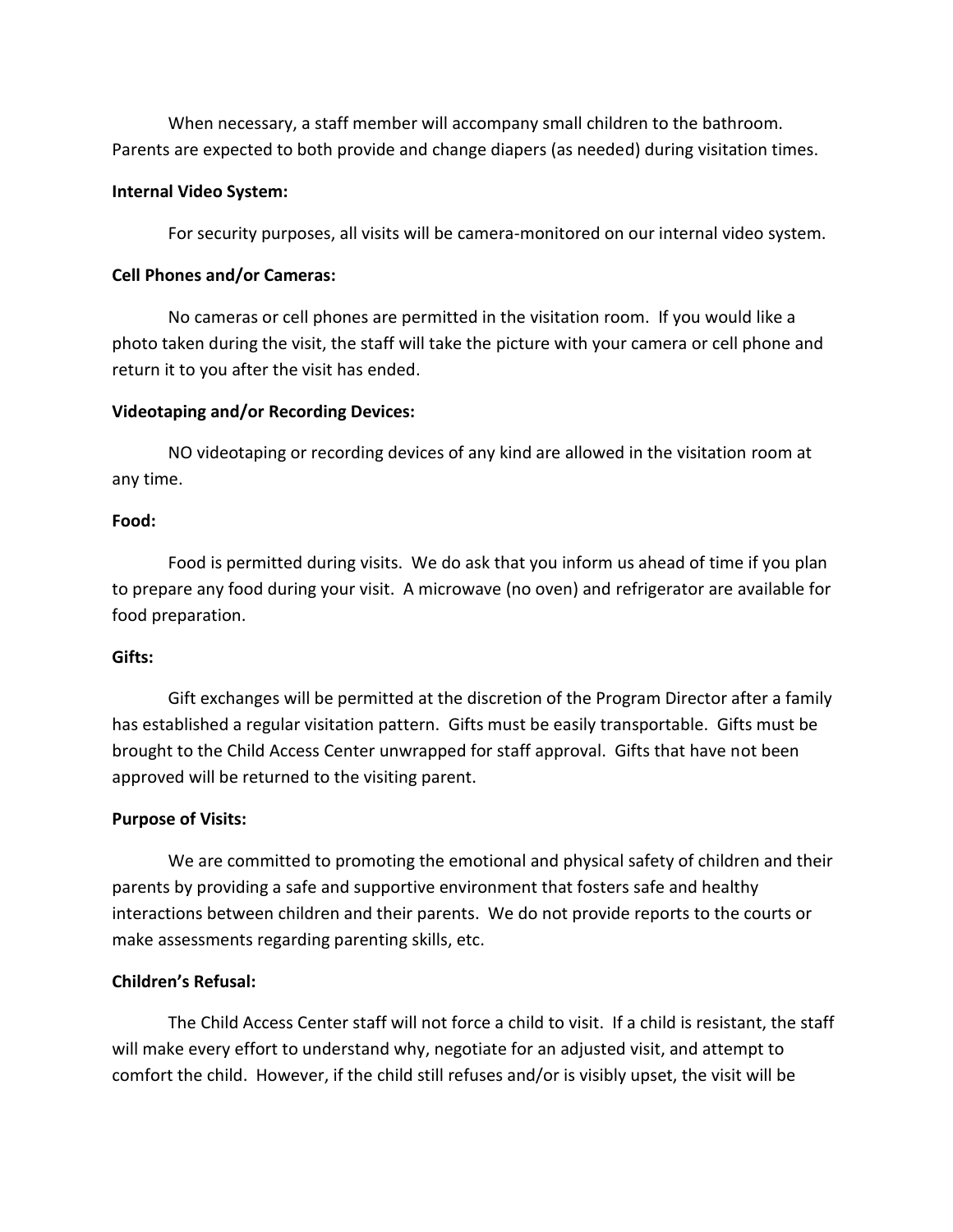cancelled and the reason(s) noted in the client file. If a child is visibly frightened or inconsolable for three consecutive visits, we retain the right to suspend or end services.

# **Redirecting a Visit:**

Visitation staff may interrupt or intervene during a visit if at any time a child's physical or emotional wellbeing may be at risk. Guidance and feedback will be given to the parent to redirect behavior and conversations that may be inappropriate. If inappropriate behaviors and/or conversations continue after no more than three interruptions or interventions, interventions may be recorded in the visitation log. Any incidents involving serious safety concerns will be recorded in the visitation log immediately. Please see Intervention Guidelines for further information.

# **Ending a Visit Early:**

We are here to provide the time, place, and opportunity for parents and children to experience a safe and positive visit experience. If the staff feels that a child's physical or emotional safety or wellbeing is at risk a visit may be terminated. If safety concerns continue in future visits services may be terminated. When a visit is terminated by a staff member, subsequent visits will not be scheduled until the visiting parent has met with the Program Director to review the guidelines and address the concerns that led to the decision to end the visit.

# **Termination of Services:**

Services may be terminated for reasons including, but not limited to:

- There is an on-going safety risk for any or all parties
- Continuous violation of guidelines, policies and procedures of the Child Access Center
- There is a pattern of uncooperative behaviors

If the decision is made to terminate visitation services, both parents will be informed of the decision in writing. The reason(s) for the termination will be included in the letter and a copy will be sent to the judge as appropriate.

# **Record Keeping:**

The Child Access Center has chosen to limit our record keeping to dates and times of visits, no-shows, cancellations and safety incidents. We are not parent evaluators. We are here to provide a safe and enjoyable place for parents and their children to visit.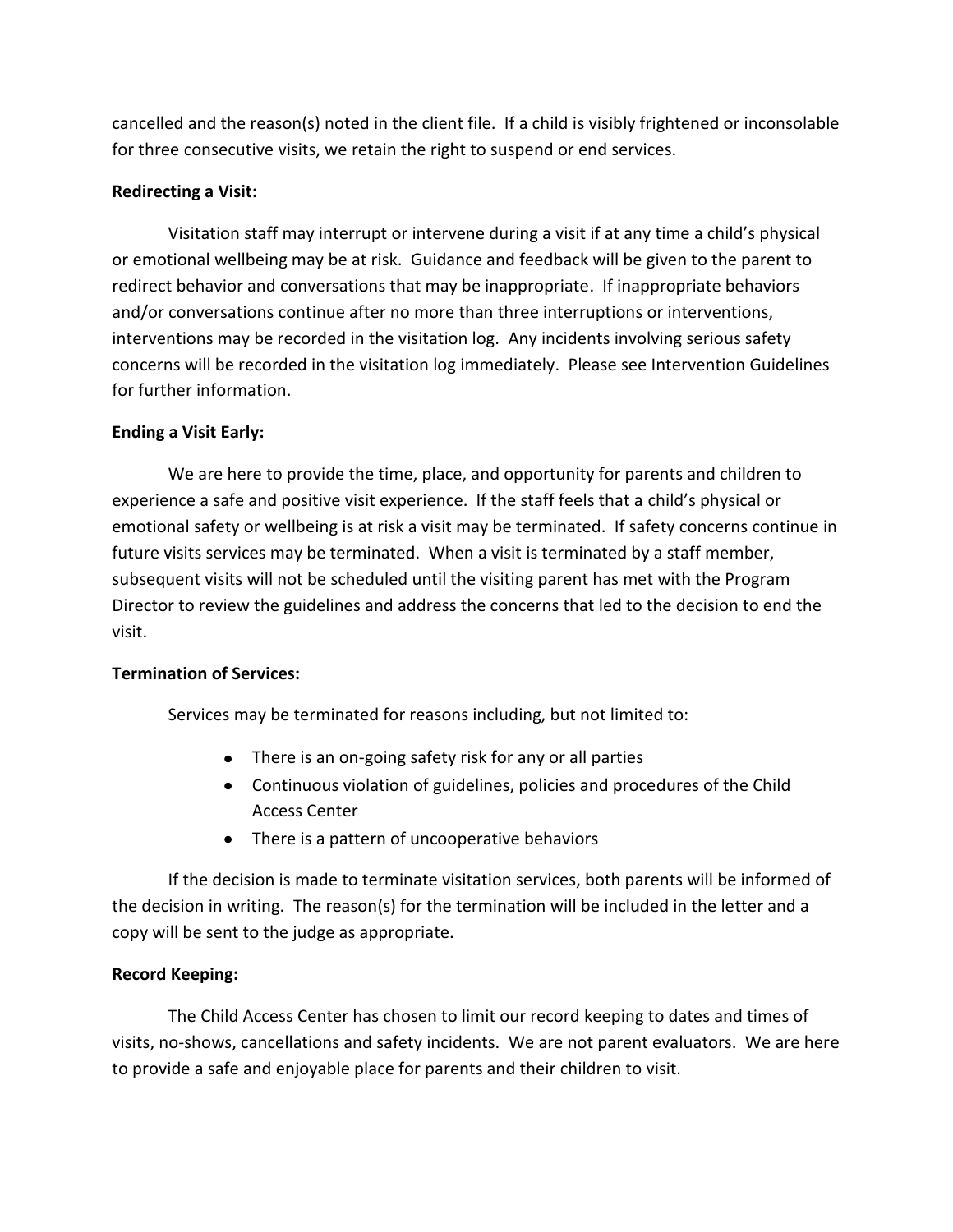All safety incidents that occur will be documented on a Critical Incident Form and placed in your file.

#### **Cancellations:**

Please call the Child Access Center 72 hours prior to your scheduled visit if you are unable to participate in your visit. Please be prepared to provide a reasonable explanation for the cancellation. In case of an emergency or unexpected event (sudden illness, etc.) please contact the Child Access Center as soon as possible. If these provisions are not met a cancellation will be recorded.

The Child Access Center can be reached at (814) 548-0034.

#### **Communication:**

Communication is important to all of us. We seek to provide consistent, stress free, clear and comfortable visits.

We ask that you keep all important contact information up to date. All identifying information will be kept confidential in a separate locked file for each parent.

Parent Communication Forms are available for either parent to provide important medical information to the other parent, if needed, before and/or after visits. We ask that you use these forms to write down the information you wish to share.

#### **Respect**:

We make every effort to create and maintain a respectful environment to ensure the safety and security of everyone at the Child Access Center. Parents and children can expect to be treated with respect by the staff and volunteers at the Child Access Center. We ask that parents and children also show respect towards the Child Access Center staff, volunteers and property.

Please be on time and keep your exchange schedule. Children are very disappointed when parents are late for visits, cancel or do not show up.

We expect parents to be sober and civil while at the Child Access Center.

Frequent cancellations and/or late arrivals could result in the termination of your privilege of using the Child Access Center for exchanges.

#### **Emergencies:**

Emergencies may arise. We follow the posted procedures in the event of an emergency.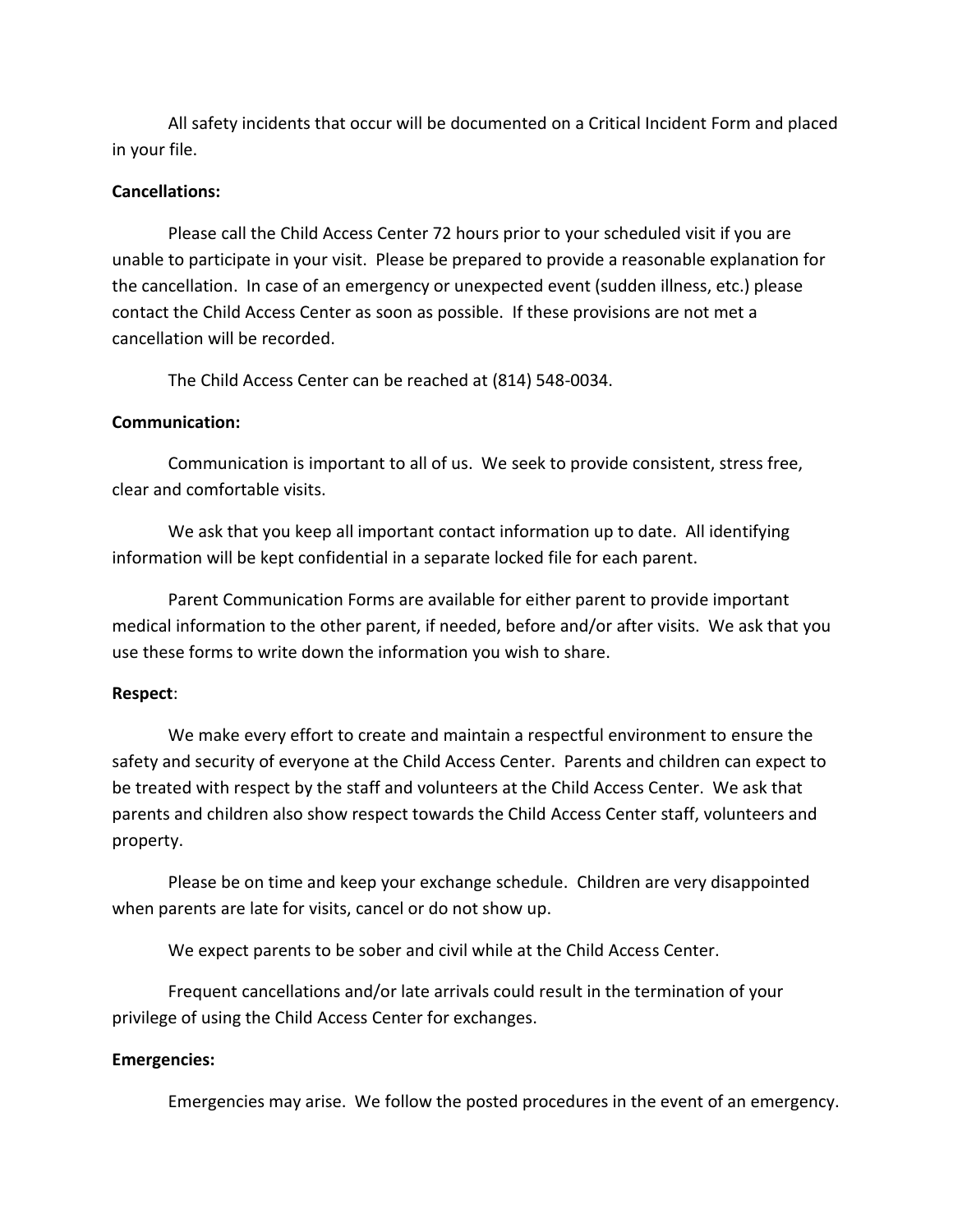In the event of severe weather, please check one of the following locations for closing information for the Centre County Child Access Center:

- Child Access Center voicemail message
	- o toll free at 1-877-258-0076
	- $\circ$  (814) 548-0034
- [http://www.wearecentralpa.com](http://www.wearecentralpa.com/) closings and cancellation information
- WTAJ local television channel 10
- Local radio 95.3 FM

# **Grievances:**

As already mentioned, the Child Access Center seeks to treat everyone with respect. We want to hear your concerns and respond to them. If for any reason you feel that you have not received proper information or treatment, or are dissatisfied in any way, we as that you speak to the Program Director. If you are not satisfied with his/her response, please provide a written statement of your concerns. A member of the Coordinating Committee will review your grievance and contact you within one week of receipt of your written statement.

# **Orientation:**

Before services may begin both parents must pay the intake fee and participate in orientation. Please bring the following with you to orientation:

- Photo identification
- Current court or custody orders, current PFAs, any additional relevant paperwork
- Completed Parent Information Packet

During orientation you can expect to meet some of the Child Access Center staff, tour the facility, review policies and procedures, discuss safety concerns and get answers to any of your questions.

# **Child Orientation:**

Before services begin all children participating in visits ages one year and older must participate in an age appropriate, child specific, child directed orientation with staff. The purpose of this orientation is to familiarize the child to the place, personnel and purpose of the visit. A safety and communication plan will be established addressing the child's/children's personal comfort and safety during all visits. Visits will not be scheduled until orientation is completed by both parents and the child/children one year of age and older.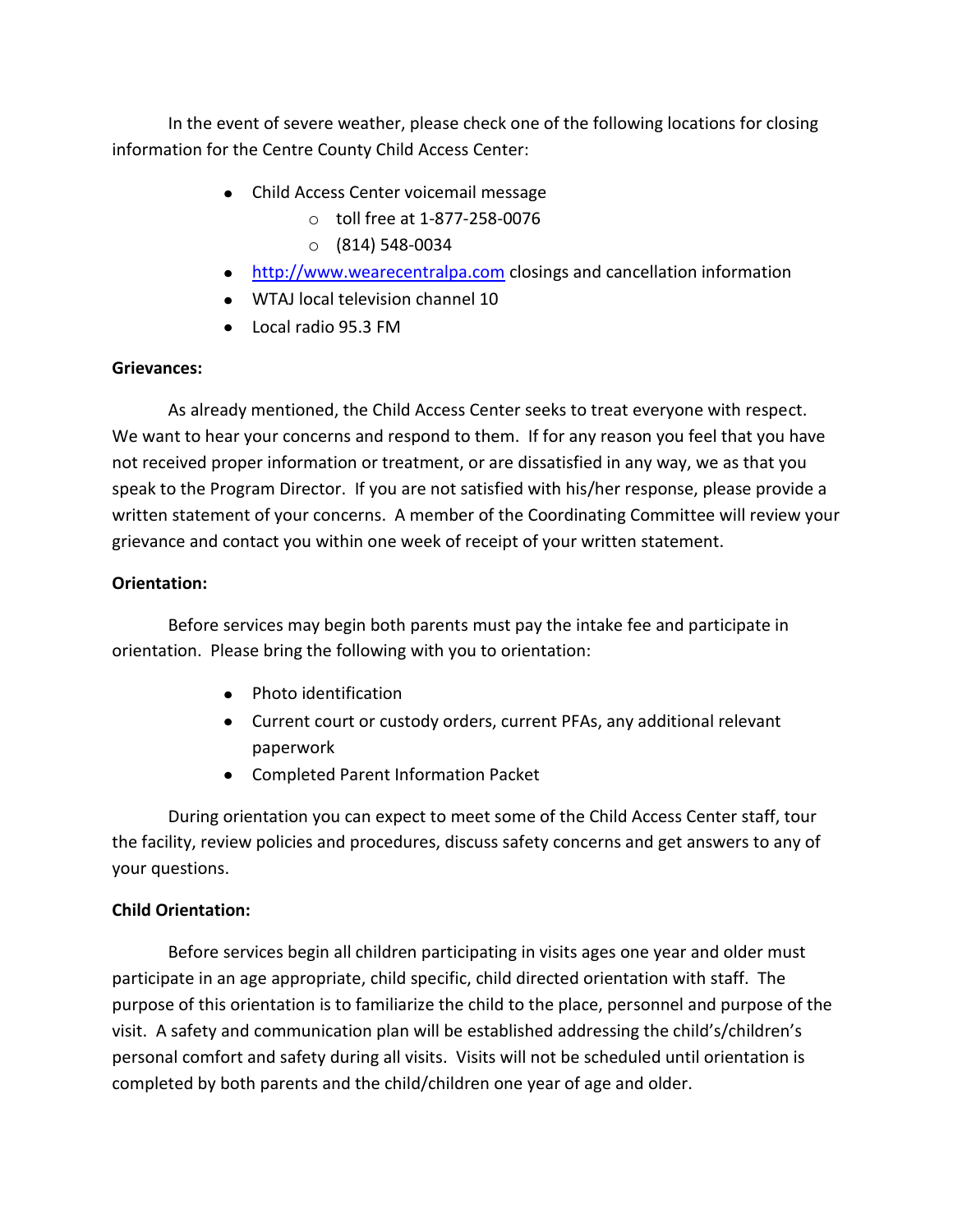## **Contact Information:**

The Child Access Center is located at 310 North Allegheny Street in Bellefonte, PA. We are located in the former Bellefonte Family Resource Center. You can contact the Child Access Center by phone at (814) 548-0034; toll free at 1-877-258-0076 or (814) 360-2155 and by email at [cccac.program@gmail.com.](mailto:cccac.program@gmail.com)

## **Confidentiality:**

Information obtained by the Child Access Center is confidential; however, under the following circumstances information will be released:

- Records requested in writing by a law enforcement agency, probation and parole department or Children and Youth Services during the course of an investigation
- All staff, interns and volunteers are mandated reporters and are required to report suspected child abuse to the Program Director. All staff, interns and volunteers are required to report any threat to the person or property of others to the Program Director. The Program Director will report child abuse or credible threats to the person or property of others to the appropriate authorities
- Records ordered by the court

Identifying information (address, phone number, etc.) is confidential and will not be shared with the other parent.

Parents have access to the exchange logs kept by the Child Access Center. Requests for these logs must be made in writing. Once the written request is received, the logs will be given to you within 72 hours. A copy will also be provided to the other parent.